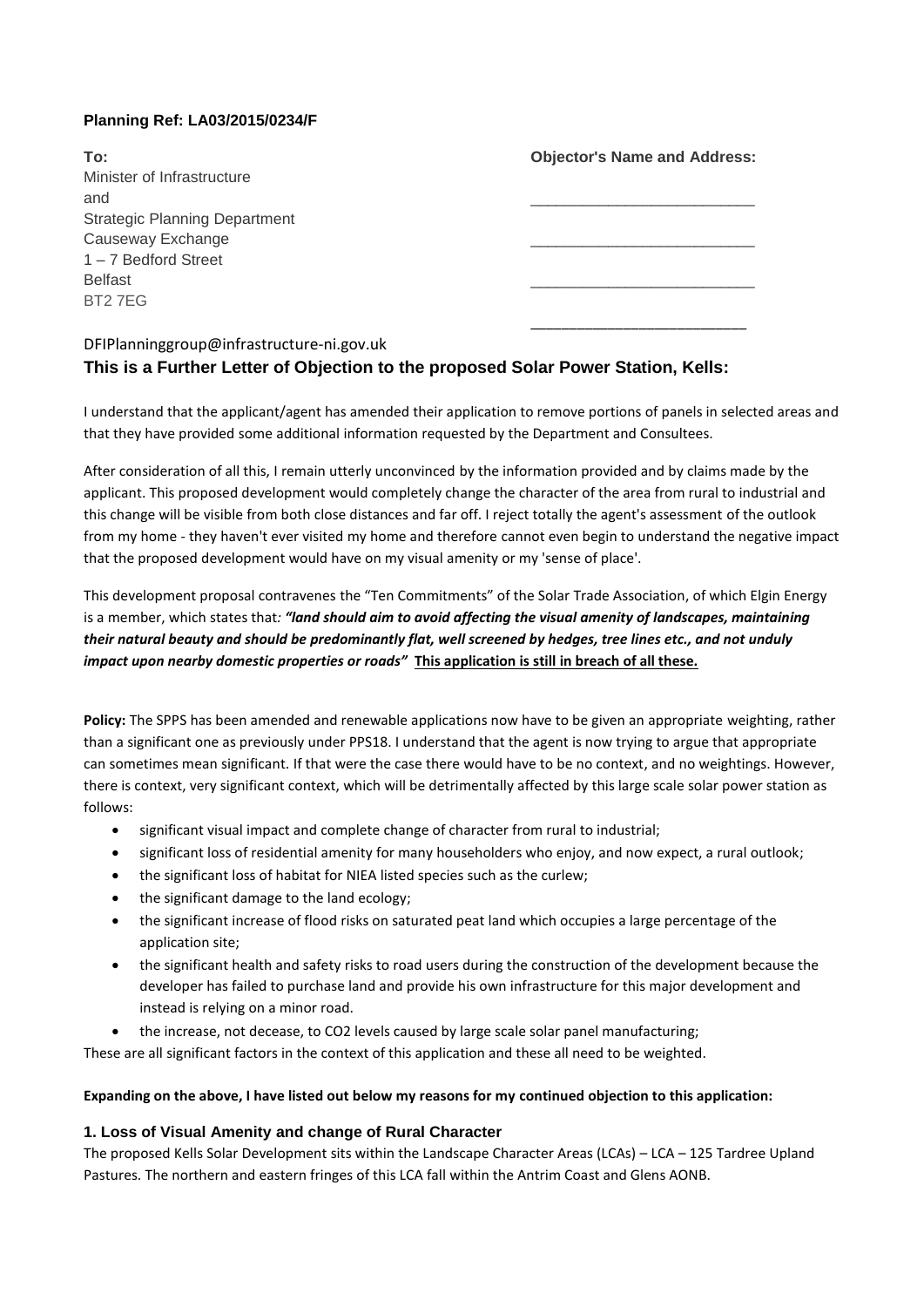Unusually for development in the countryside, this proposal spans for approximately 1.2 miles across 250 acres of undulating farmland. From the Doagh Road it will be seen at the junction of the Doagh Road and the short stub road that leads up to the Ross Lane. The current attractive grouping of houses framing the extended slope of fields rising up to Mann's Hill will now frame an industrial scale development in the fields. Reference can be made to the visual impact of the nearby power substation which has a hugely negative impact on its immediate neighbourhood and it is of a much smaller scale than the proposed widespread destruction of agricultural land proposed here.

The little grouping of 15 houses that form this Ross Lane cluster corresponds to the traditional character of hamlets traditionally found throughout rural NI. Clearly Planning Service has seen the granting of permission here for an extensive number of houses as acceptable within the countryside setting framing the rural prospect that surrounds them. However, Elgin's proposal detrimentally changes the character of this area when it directly abuts these residential properties in a crude manner and with no regard to the loss of residential amenity for around 36 residents or change of rural character.

On the Speerstown Road, the fields will be replaced by an industrialised landscape in full visibility of the busy public road. There are no hedges here due to the harsh microclimate of this area - this is the character of the area - wild and windswept. The developer has offered to take some of the panels away and replace the proposed bund with a few trees and hedges. However, the trees and hedges proffered are not augmenting existing mature trees and hedges as there are none here - it is wild and open and that is the character of the landscape. If planted, they will take years to establish without protection from existing mature landscape and the applicant has failed to address this issue properly within their proposals. The result will be a complete change of rural character of this area and loss of visual amenity.

On the northern Craigstown Road there are a number of intermittent views of the proposed development. The impact is not as directly crude, visually, as that proposed for the Doagh or Speerstown Roads, but what is noticeable is the extended length of visual impact of it. The overriding visual and psychological impression will be of relentless industrialisation over a never ending distance. It is hard to imagine anywhere where such a blatant intrusion into people's visual amenity would be sanctioned, and it should not be allowed to proceed here. These large scale developments should not be placed in undulating landforms - they become visible from surrounding higher ground and this cannot be mitigated against. The photo-montages submitted by the agent show trees 10-15m high yet only 10% of new trees will be maximum 4.5m high. The photomontages are therefore, at best, misleading.

The Whappstown Road is particularly attractive road and is enjoyed as a rural amenity by walkers, runners, cyclists, horse riders and pony and trap enthusiasts. It also is home to the RSPB reserve and a wetlands area. The area is bounded by low or sparse hedges and as you rise up above the snow line, the vegetation decreases further to give way to open hills farmland with extensive fields, areas of wetlands , lakes and dams. This is what makes this area particularly beautiful to residents and visitors. From long stretches of this road the solar development will entirely cover this area and this will have a significant visual impact throughout the year, changing it from rural to industrial, because of its open landscape character and the road's elevated position above the development. It can't be hidden.

This application is in breach of the **Northern Ireland's Landscape Charter**. This important charter, **signed by the Minister of the Environment and the Chief Executive of the NIEA in January 2014,** underscores the European Landscape Convention, signed by 37 countries, and **places particular value on regional and local landscapes. This Charter defines** *'landscape'* **as** *'an area as perceived by people whose character is the result of the action and interaction of natural and/or human factors'* and *'it concerns landscapes that might be considered outstanding as well as everyday or degraded landscapes'.* 

## **This proposal by Elgin does not in any way protect our landscape heritage -by contrast, it seeks to ride roughshod over it and turn it into an industrialised wasteland for their own profit - the amended proposal is not acceptable because the landscape is too open and too undulating to absorb it satisfactorily.**

The overall impression of the development proposal, as seen from the peripheral roads, is purely that of development activity corresponding to land ownership rather than the sensitive integration of a solar farm into a landscape setting. Simply stated, the developers intend to exploit this farm land that has become available to them so close to the NIE substation. The amended proposal is still unacceptable because it fails to take due regard of our landscape heritage.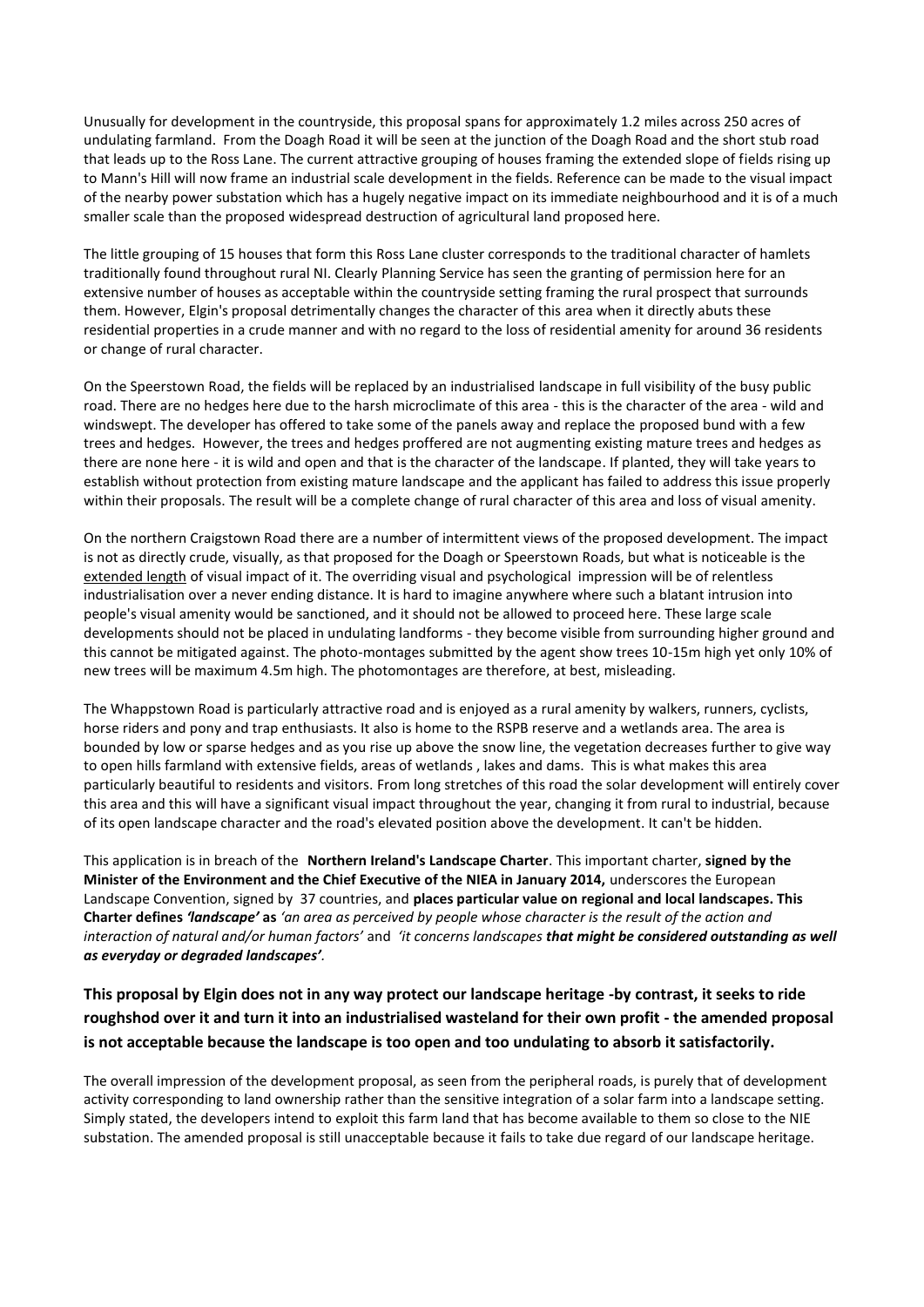It is as if the last thirty years of environmental thinking, care and policy for amelioration had never existed. This denial of any cognisance of visual impact sensitivity is symptomatic of a greedy, exploitative attitude. In this context, we as a rural community are meant to entrust a huge chunk of our landscape to their custodianship for at least the next 30 years.

This would be bad enough if it were a remote uninhabited landscape but this proposal directly affects 49 houses and many more indirectly who will feel the threat of this industrialisation of their rural domain.

#### **It is therefore not acceptable to support such indifference to a community and the landscape setting within which they reside.**

**2. Loss of residential amenity.** For residents on the Ross Lane, the development will in some cases abut their homes creating an oppressive environment in which they will be forced to live because they will be unable to sell their homes. Some neighbours have already talked of not sleeping since they heard of these plans and this has severely impacted their health - and this is the impact when it is still a proposal. The development will have security cameras and I am concerned that these will impinge upon my right to privacy in my own home and in my own garden - this is in breach of **Article 8 (Right to respect for private and family life) and First Protocol Article 1 (protection of property)(xi)**. I am also concerned about them filming our children in the garden. These cameras are there to survey the outline of the security fence but it is such an irregular shape that the line of vision will undoubtedly impinge on private amenity space. **In the case of Britton V SOS, the courts reappraised the purpose of the law and concluded that protection of the countryside falls within the interests of Article 8 of the Human Rights Act 1998 - Privacy and Family Life - and therefore encompasses not only the home but also the surroundings**.(xi)

I understand that the agent has carried out an assessment on the visual impact, before and after, on each dwelling affected by their proposal. They have not visited my home to do this.

Additionally I am concerned about the tangible effect this proposed development has already had on the residents and properties within this area and I draw your attention to a letter on the planning portal from McGuinness Fleck Estate Agents. They state that:

We understand that the previous estate agent failed to sell the property because prospective buyers withdrew their offer when they realised the scale of the solar development proposed for the area. Our experience, unfortunately, has been similar, we have had the property sale agreed and it has fallen through due to the proposed solar farm as buyers are very nervous about purchasing a high end property and values being effected or the property becoming unsaleable.

We understand that the Department of Infrastructure does not have any data on the effect large scale solar developments may have on house prices in Northern Ireland simply due to the newness of such schemes, however, our experience has been that the prospect of a solar farm in the vicinity has hurt the sale of this property and caused hesitation from otherwise very keen buyers.

I understand that previously the Department had no experience of such installations and their effect on property prices. Now you have this information, we ask that you weight this as a material consideration.

**3. Security fencing**: There has been no amendment to the proposal of the security fencing and this remains a significant concern for all residents. Additional to the solar panels, there will be a high security fence bounding the entire facility and abutting the roads and residents' private amenity spaces. It will feel like living in a prison. Elgin have responded with an amendment to the fencing with 'deer' fencing. There are no deer on the Whappstown Road. Security fencing is required for insurance purposes to keep vandals out and for their own protection from injury such as electrocution. Due to the adjacency of the solar panels to the road, deer fencing will not keep vandals out and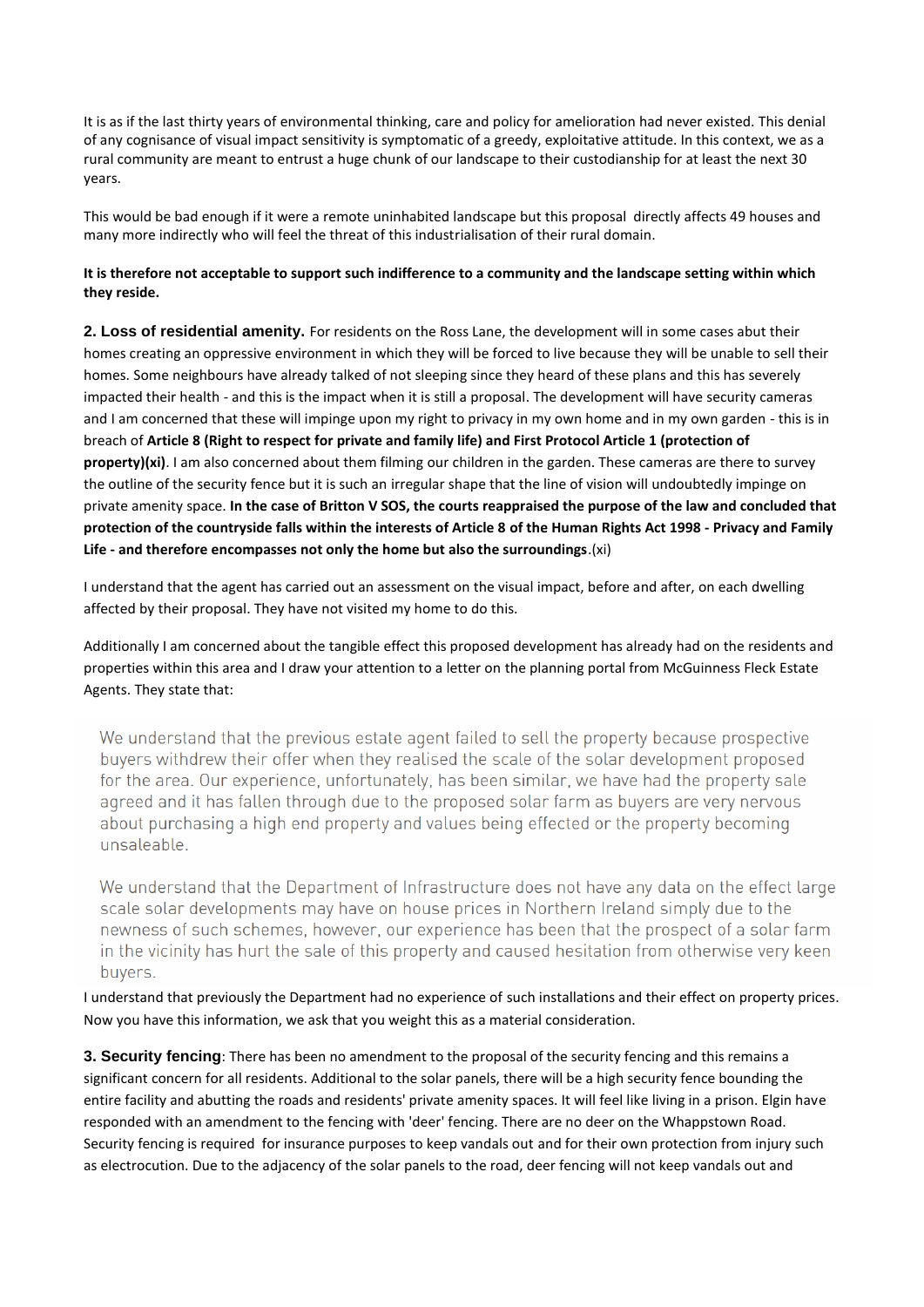therefore not keep them safe from electrocution should they damage they panels. Deer fencing will not keep the children of residents out and I am concerned that children from the local area will be injured if the proposed development proceeds. Elgin's proposal show a 150mm gap at the bottom of the fencing for wildlife - children or vandals will be able to get under that with ease. **Because Elgin have chosen to maximise their opportunity for development and extend the facility right up to the edge of properties and roads, high security fencing is required, not deer fencing. This high security fencing will have a further detrimental visual impact on the landscape visual amenity.**

### **4. Loss of habitat and damage to the ecology of the area.**

There has been little amendment to the proposal to address this issue and it still remains a significant concern of mine. Curlew are seen and heard throughout the area of this proposal, it is nonsense for the bird surveyor not to record them. Come and see for yourselves any evening and you will hear them and see them foraging.

The proposed Kells Solar site sits close to The Antrim Hills Special Protection Area (SPA) 3.4km. Causing visual and environmental impact on this area. This SPA covers over 27,000 hectares of upland and was classified under the EU Birds Directive for its important populations of Hen Harrier and Merlin.

Two other designated areas lie within close proximity of the proposed site - Sandy Braes ASSI (1.75 kilometres) and Tardree Quarry ASSI (4.5 kilometres), which were both designated for their earth science interest and are of vital importance to the area. Current Guidelines state that Any developments that are close to (or within) the boundary of a Special Protection Area may require a Habitat Regulations Assessment. http://www.designingbuildings.co.uk/wiki/Special\_protection\_areas

I still have concerns about the quality of bird survey that was undertaken by the applicant. I know that KellsVOCAL reported to the Planning Service on several occasions that the bird surveyor had been sleeping in his vehicle during surveying periods and that he had brought his dog which was running around the fields. He suggests that there are no nesting sites of curlew within the application site however, the fields opposite No's 15 and 13 Whappstown Road are well known for the curlew nesting and breeding there, including this year. He has noted that 'Forty-nine of the eighty species recorded are considered to be of moderate to high conservation value' but then goes on to say that development can proceed so long as breeding seasons are avoided. With the wind farms in close proximity to the site, and allowing for an 800m mitigation zone around these, where exactly are the forty nine species meant to go? The site is also rich foraging and breeding ground for badgers, Irish hare and otters. The cumulative effect of the wind farms already approved, with yet more wind farms pending decision, and now this 250 acre solar power station - the landscape as a place of breeding for wildlife will be obliterated.

Elgin's Environmental Statement states that twenty-two of the forty-nine birds of conservation concern were recorded as "probable" or "confirmed" breeding on site. This solar power station is seven times the size of the average solar farm so the effects will be up to seven times as severe and in an area which has a significant environmental and wildlife impact on the landscape and the effects will be extremely damaging. This is an unacceptable loss to the environment and is not outweighed by the over-estimated gains this particular renewable application claims to bring. This is backed up by the NI Strategic Environmental Assessment (SEA) scoping project 2013 – 3.13.2. Ecology and Nature convention. "The focus of government conservation policy is on protecting and managing high value habitats. Intermediate value habitats, which contain much of the species diversity in the countryside and provide ecosystems service including food, materials, water, flood control and carbon storage are unprotected and thus vulnerable to land use change, disturbance."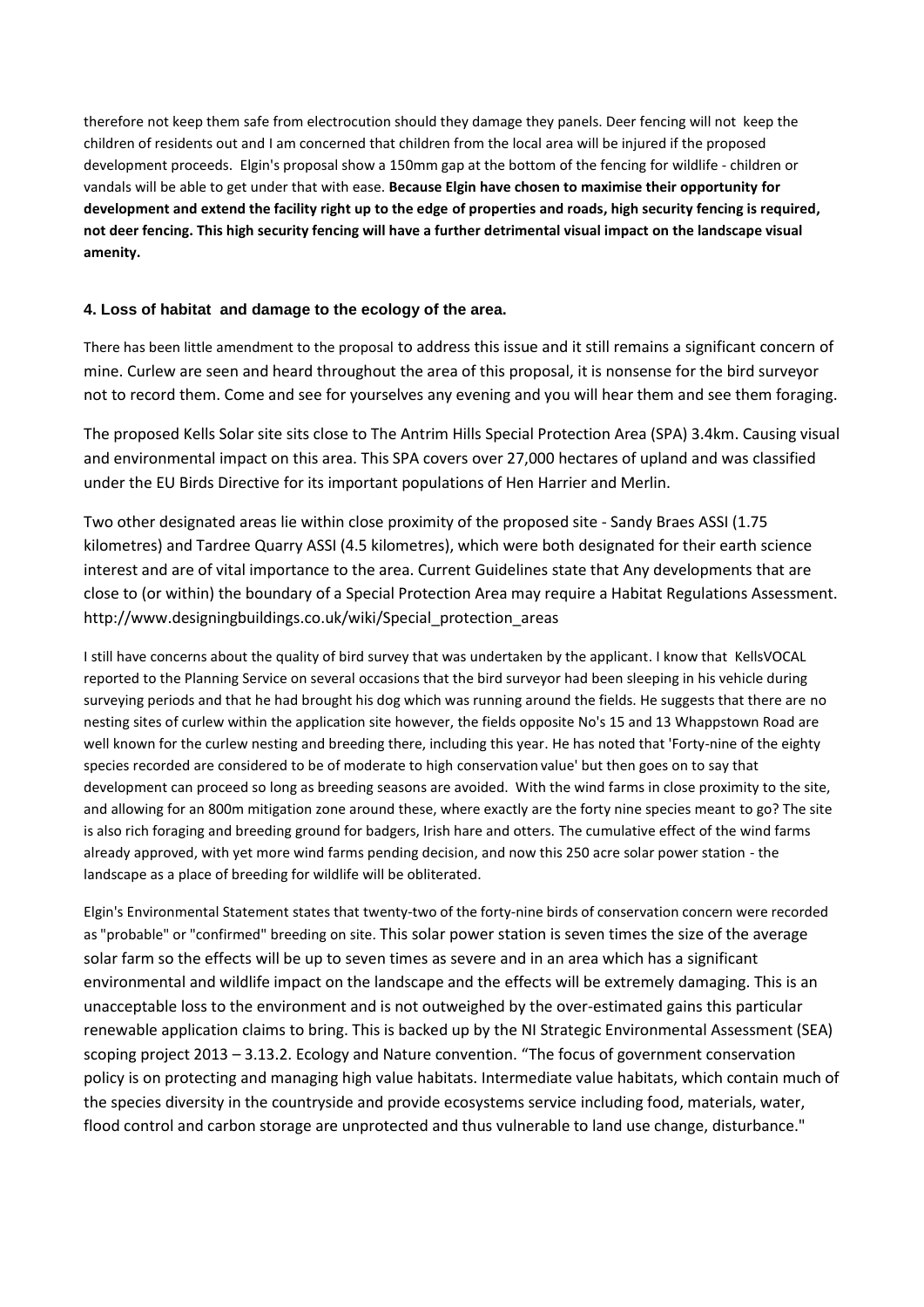Elgin says that this land is of little agricultural value therefore it is good for a solar power station. However, at the RSPB Solar Power briefing in 2011, the RSPB stated "it is likely that the least productive land for agricultural use (grades 3 and 4) will be targeted for development, raising concerns as these grades are often venerable (**or potentially venerable**) in nature conservations terms." So the very fields that are targeted by Elgin, the same fields are the richest fields in terms of habitat for our most endangered species. **These fields of the application site must therefore be given priority protection by the Planning Service.**

### **6. Roads and Health & Safety during construction**

### **The applicant has submitted a Construction Management Plan. This has raised new concerns.**

The applicant proposes to service the construction site from a minor road (Whappstown Road). I find this unacceptable. Given the huge scale of the proposal, a responsible developer would purchase the land and construct a new road to service the development. The Whappstown Road is so narrow that two cars passing have to slow down to crawl past one another, and one vehicle will have to go into the verge. Should you meet a small lorry or tractor, then one vehicle will have to pull into a dwelling access somewhere on the road. The hundreds of articulated lorries required to deliver 200,000 panels will mean that the road will be at a standstill for much of the time during the four or five month construction period. It will effectively be one-way, prioritised in the direction of the delivery lorries. This is not acceptable.

Additionally, there has been no solution put forward for the children who walk to and from school along the Whappstown Road twice daily from 7:30am to 5:30pm. Additionally there has been no solution for the school buses who pick up and drop off children from Moorfields Primary School.

**5. Decommissioning.** There has been no meaningful amendment to this section of the Environmental Statement and remains a deep concern for myself and residents that they will be left with a defunct solar development decaying in the fields and there will be no money set aside for removing it because, if approved, the Department will not have listened to common sense arguments at this stage of the application and putting in place financial assurance measures. I understand that in other jurisdictions, decommissioning arrangements are agreed at the planning stage in advance of permission being granted. The agents continue to affirm: 'Any waste generated during the decommissioning process will be removed and transported by a certified and licensed contractor.' So clearly there are hazardous materials involved. The decommissioning statement fails to confirm who will be responsible for paying for and carrying out the decommissioning. PPS18 does not contain a decommissioning bond requirement - such as exists in Scotland. Therefore there exists a loop hole which could allow the developer to go bust without any bond to guarantee that the provisions of the temporary permission can be executed. **Will the Department therefore adopt the responsibility of the decommissioning?**

**6. Design:** There has been no meaningful amendment to the proposal to address this issue and my objection still stands. An article in the Ballymena Guardian November 2014 reported that Elgin Energy representatives had made a presentation to Ballymena Borough Council's Spatial Planning Committee at which Elgin Director Ronan Kilduff told the meeting*: "We have worked very hard to find the most suitable location to site a large scale solar project in Northern Ireland"* .

I have seen no evidence to support this claim. In England, where sequential testing is a requirement of Planning, the largest solar developments are all located on disused airfields or adjacent to industrial parks: Faldingworth 50 MW former Faldingworth RAF **airbase** in Lincolnshire; Defford 50MW solar PV installation at Defford **Aerodrome** in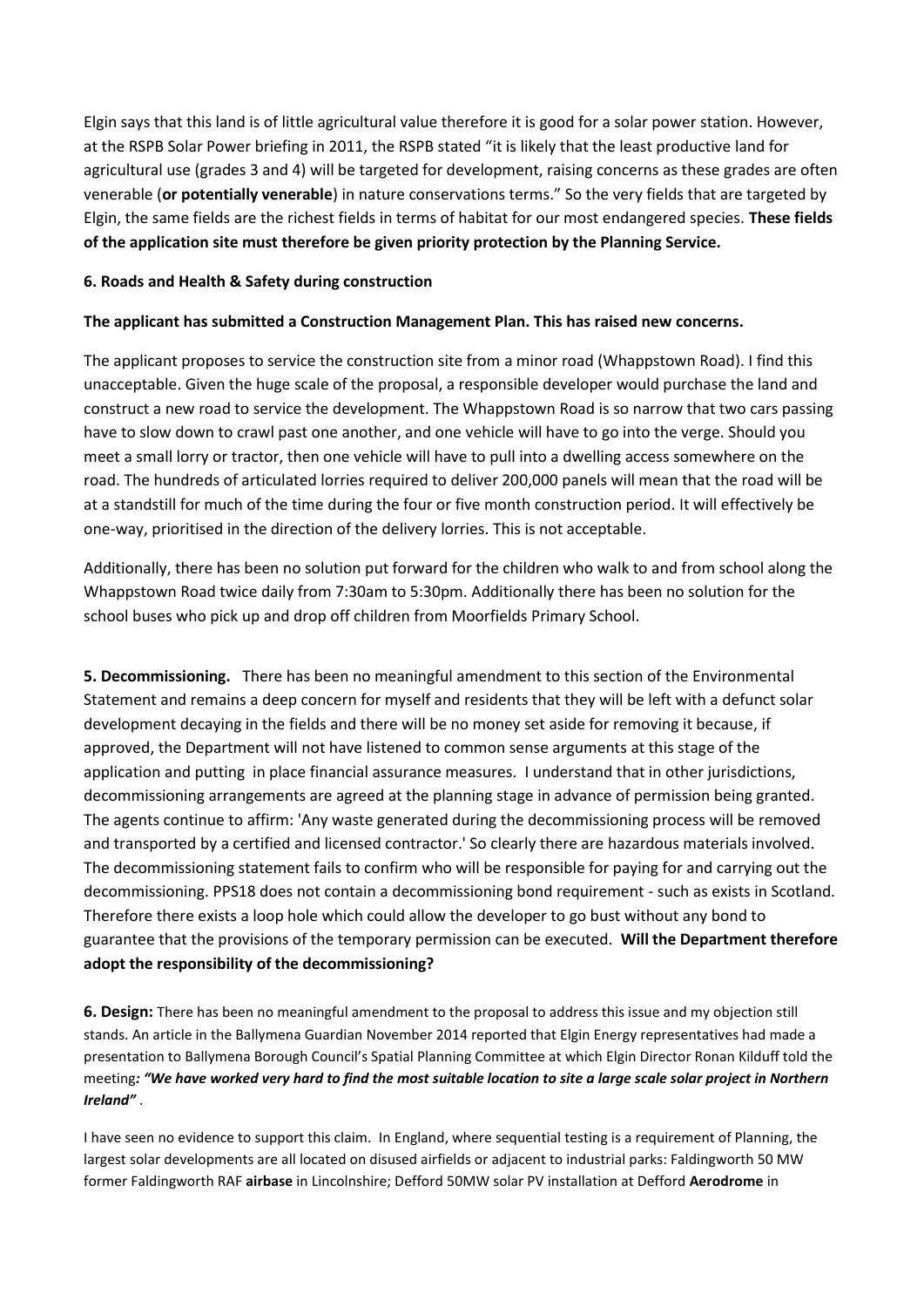Worcestershire; Wymeswold 34MW solar PV farm at Wymeswolds **Airfield** near Loughborough; Deeside 45.7 MW solar PV park located alongside **Deeside Industrial Estate** in Flintshire, Wales; Coltishall 49.9 MW solar park at Coltishall WW2 **RAF Airbase** in Norfolk; **West** Raynham 49.9 MW solar park West Raynham **RAF airfield** near in Norfolk.

In Northern Ireland we too have disused airfields such as in Toomebridge. We have flat low lying land, we have land available adjacent to industrial zones, commercial zones and even prisons. Yet Elgin have '*worked very hard to find the most suitable location'* in the whole of NI and come up with 250 acres in Kells of undulating wet lands and farm land, that crosses three country roads, adjacent to 60 homes. It's preposterous that such statements can even be published, let alone listened to.

Looking closer, this land is fundamentally unsuitable for the development of large scale solar PV because the land typically slopes facing the Northwest. Therefore the panels will have to be mounted counter to the slope of the land in order to gain exposure to the sun at the correct angle. The result of this counter intuitive orientation is that it will massively reduce the actual output of this proposal yet still blight the same acreage of land.

**7. Prematurity:** I draw your attention to the **Joint Ministerial Statement: Emerging Development Plans and Prematurity.** The Department must issue a refusal for this application on grounds of prematurity because: Under Item 1, a decision to approve would prejudice the ability of the new RDS to achieve general conformity. This is evidenced by the lack of rigour in previous approvals issued by Planning for large scale solar which have failed to include a decommissioning clause in the approval notice; Under Item 2, a decision to approve this application would prejudice the outcome of the plan by predetermining decisions that are currently being taken in preparation of the RDS. Such decisions would have an adverse impact on the landscape, in this case, which is an environmental asset protected under The Landscape Charter, an EU Charter that protects all landscape not just AONB and which has been signed by the Minister of the Environment. The Department must issue a refusal on grounds on prematurity.

**8. Myth of jobs to the area: A recent article in the Ballymena Times (05-04-17), Elgin stated that they had done a deal with "**BayWa r.e. to deliver the construction and ongoing operation...The total output of the projects on which agreement has been reached between Elgin and BayWa r.e. in 2016 now stands at 76MW.'

We have spoken with residents living opposite the Rasharkin solar development and they said that most of the construction workers were from Portugal - they knew this because they all drove left hand drive vehicles and spoke Portuguese. We ask that the Department do due diligence on this economics document to ascertain how many local jobs were created at Rasharkin and how many permanent new jobs have been created locally now that it is operational. We note that the application P1 Form states that there will be less than 1 vehicle increase per day visiting the site. So there will be no on site maintenance jobs with this proposal.

Elgin's claims over 500 jobs being created are a myth. Most of these relate to the four-month construction phase and include jobs like yours, in the Planning Service. Were you brought in specially to deal with this application? I doubt it. So it's not job creation. In one of their applications in England, Elgin stated that postconstruction there would be 'one man in a van every quarter for maintenance'. So even allowing for the larger development, there will be a no more the equivalent of a man in a van every week maintaining these panels. No doubt there are jobs in Asia manufacturing panels and shipping them around the world. But as for job for unemployed people in Kells - there are no real jobs post construction and no prospect of local jobs during construction.